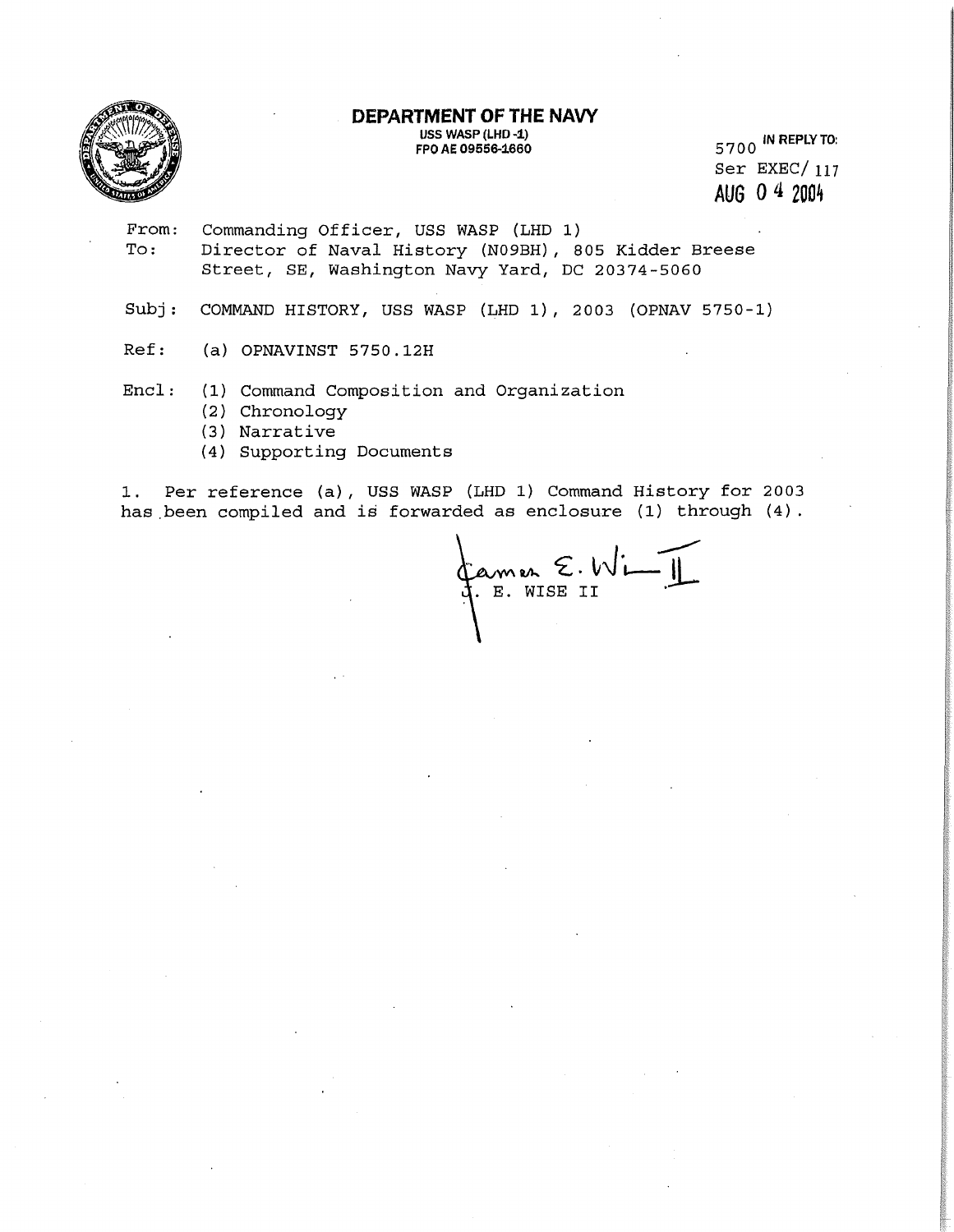IN REPLY REFER TO 5700 Ser EXEC/

From: Commanding Officer, USS WASP (LHD 1) To: Director of Naval History (N09BH), 805 Kidder Breese Street, SE, Washington Navy Yard, DC 20374-5060

- Subj: COMMAND HISTORY, USS WASP (LHD 1), 2003 (OPNAV 5750-1)
- Ref: (a) OPNAVINST 5750.12H

Encl: (1) Command Composition and Organization

- (2) Chronology
- (3) Narrative
- (4) Supporting Documents

1. Per reference (a), USS WASP (LHD 1) Command History for 2003 has been compiled and is forwarded as enclosures (1) through (4).

J. E. WISE II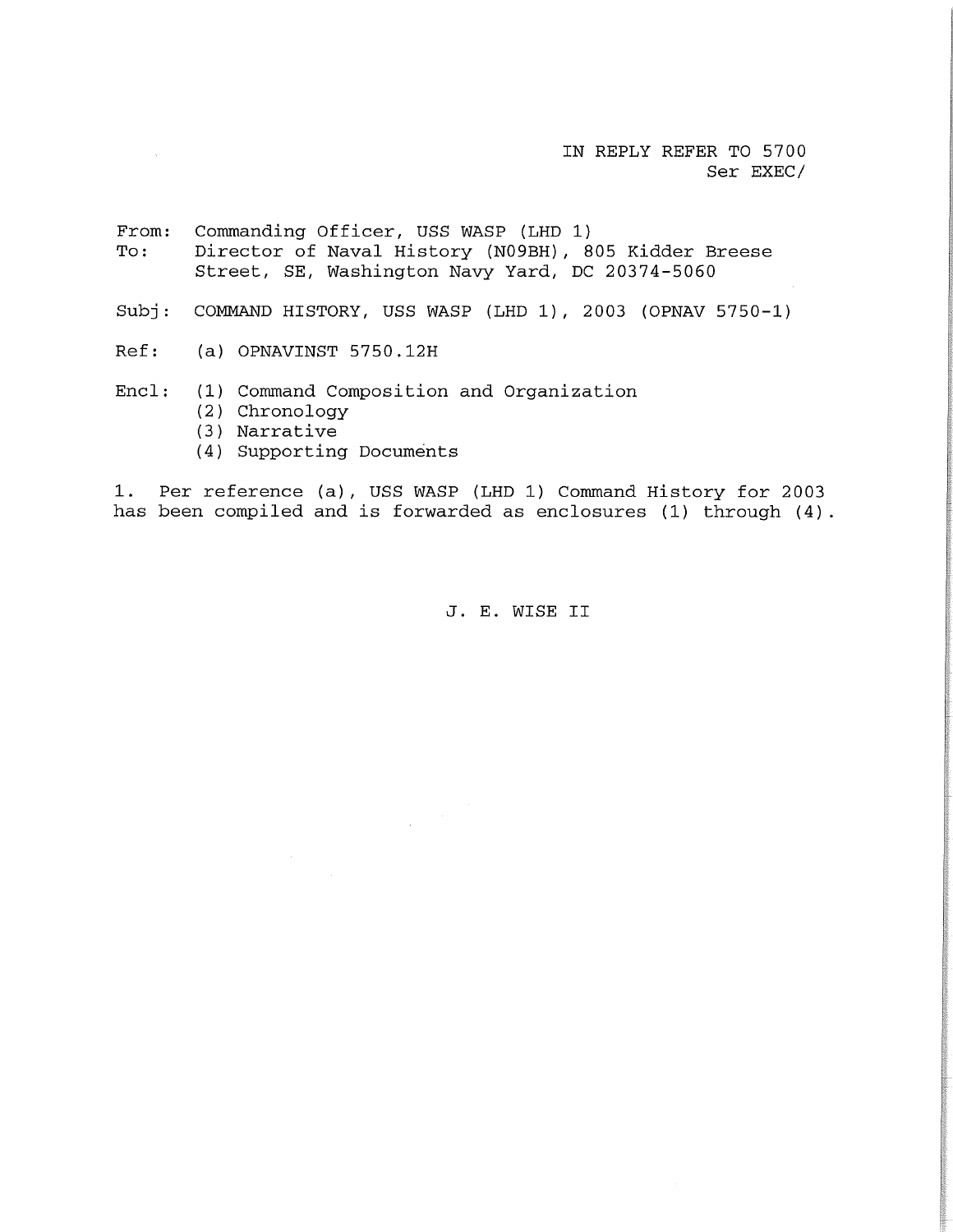### **COMMAND COMPOSITION AND ORGANIZATION**

1. **Mission.** USS WASP (LHD 1) is a multipurpose amphibious assault ship whose primary mission is to embark, deploy, support and land elements of a Marine Landing Force in amphibious assault operations by helicopter, landing craft, amphibious vehicles, V/STOL or any combination of these methods. USS WASP has a secondary mission of sea control.

2. **Chain of Command. Administrative**  COMNAVSURFLANT NORFOLK VA (UIC 53824) RADM Terrance T. Etnyre, USN COMPHIBGRU TWO (UIC 55333) RADM Michael Nowakowski, USN (1 JAN - 21 AUG) RADM Reubin B. Bookert, USN (22 AUG - Present) **Operational**  COMSECONDFLT (UIC 08961) VADM Cutler J. Dawson, USN (1 JAN - 15 AUG) VADM Gary Roughead, USN (15 AUG - Present) COMPHIBGRU TWO RADM Michael Nowakowski, USN (1 JAN - 21 AUG) RADM Reubin B. Bookert, USN (22 AUG - Present) COMPHIBRON FOUR (UIC 55336) CAPT Peter J. Frothingham, USN (1 JAN - 30 AUG) CAPT Steve C. Joachim, USN (30 AUG- Present)

### 3. **Commanding Officer.**

CAPT Edward P. McNamee III, USN (1 JAN-28 AUG) CAPT James E. Wise II, USN (28 AUG-Present)

### 4. **Embarked/Attached Commands and Detachments.**

COMPHIBRON FOUR (UIC 55336) (1 APR - Present) TACRON TWO TWO Det One (UIC 09812) (1 JUL - Present) CNBG 2 LNO SPECWARGRU 2 LNE FLTSURGTEAM EIGHT (UIC 39846) (SEP - 31 DEC) EODMU SIX DET NORFOLK VA (UIC 45682) HELSUPRON EIGHT (UIC 55218) ACU FOUR Det (UIC 47106) BMU TWO Det (UIC 53211) 22nd Marine Expeditionary Unit Det, MLE Det,  $8<sup>th</sup>$  Communication Battalion (JTF Enabler) Det, 2d Radio Battalion Det, Interrogator/Translater Platoon BLT 1/6 Marine Medium Helicopter Squadron 266 (Reinforced) Marine Service Support Group 22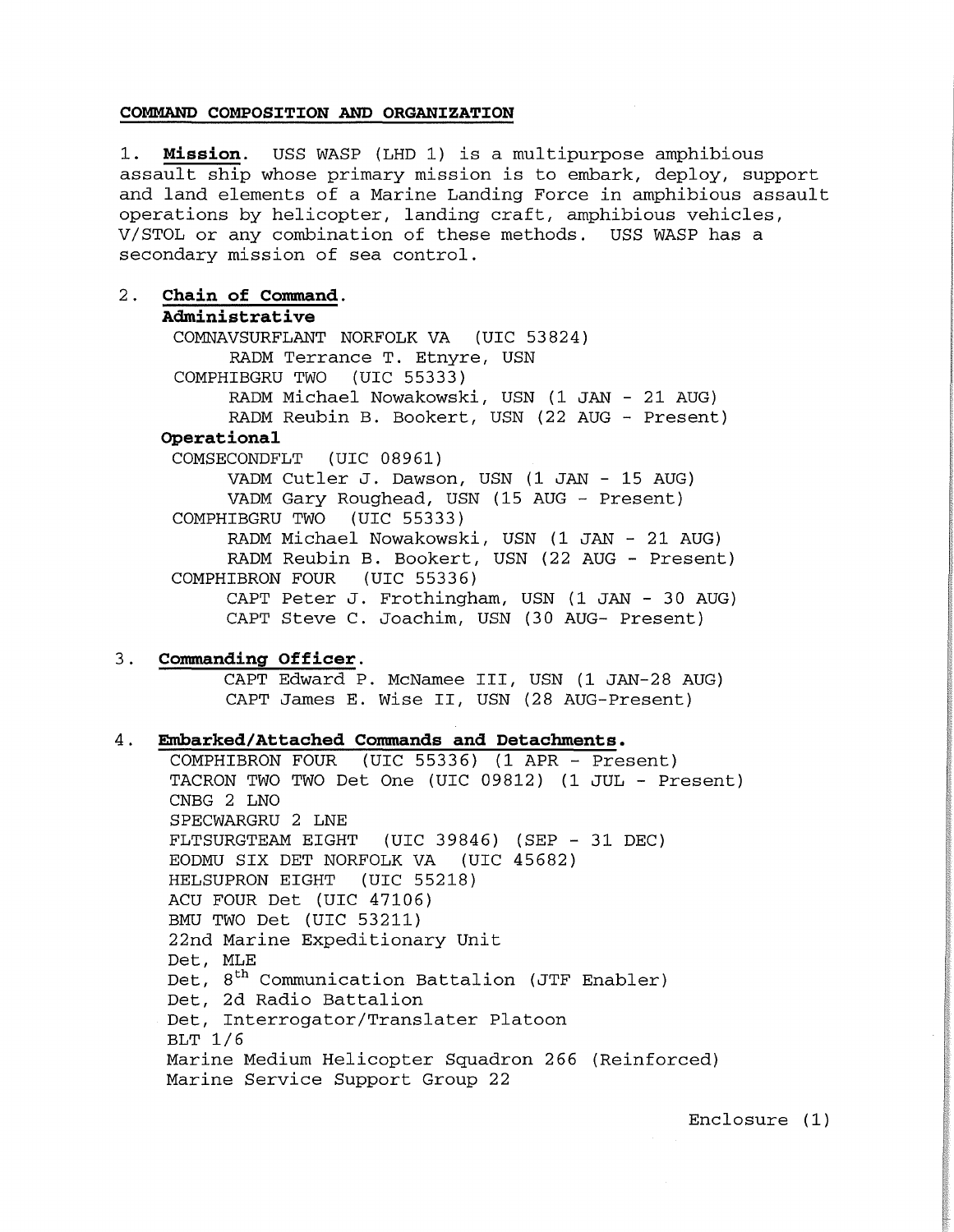### **Aircraft on board.**

- 12 CH-46 Sea Knights
- 4 SH-53 Super Stallions
- 4 AH-1 Cobras
- 3 UH-1 Hueys
- 5 AV-8 Harriers
- 2 SH-60 Seahawks

### 6 . **Homeport** .

Naval Station Norfolk, Virginia.

# 7. **Command Employment**

| DPMA 03                    |  |
|----------------------------|--|
| LOA                        |  |
| Sea Trials                 |  |
| FMAV                       |  |
| CART II                    |  |
| TSTA                       |  |
| TSTA, PMINT                |  |
| FEP, Ammo Onload, MISSILEX |  |
| <b>ESGEX</b>               |  |
|                            |  |

## 8. **CY-03 Awards**

Battle Efficiency Award, SECNAV Safety Excellence Award, CNO Safety Award, Admiral Flatley Award, The Ogden Award, Chief of Naval Information Merit Award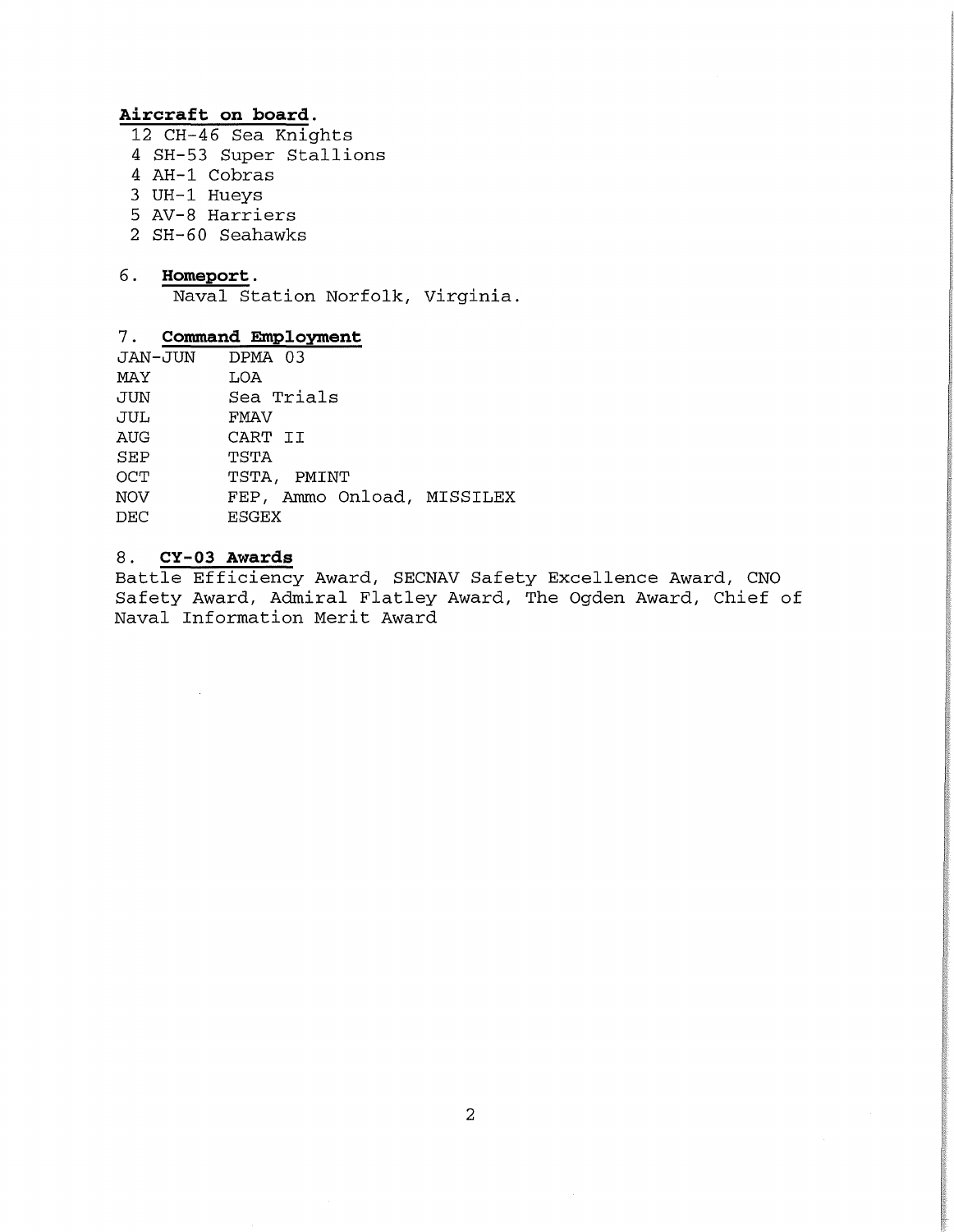# **CHRONOLOGY**

# **January 2003**

| $01 - 10$ JAN | Holiday Standdown.                             |
|---------------|------------------------------------------------|
|               | 01 JAN-20 JUN Continued DPMA.                  |
| 01 JAN        | Moored Norfolk Naval Shipyard, Portsmouth, Va. |
| 14 JAN        | Partners in Leadership luncheon at St. Helena  |
|               | Elementary School.                             |
| 22 JAN        | All hands CO's call.                           |
|               | IDA ship visit.                                |
| 24 JAN        | Inspector General Focus Group discussions.     |
| 31 JAN        | WASP's night out with the Norfolk Admirals.    |
|               | Officers' promotion ceremony.                  |

# **February 2003**

| $03-05$ FEB | Medical SHOTEX.                     |
|-------------|-------------------------------------|
| 06 FEB      | Volunteers support Project H.E.L.P. |
| $20-23$ FEB | WASP's night out with the circus.   |

### **March 2003**

| 06 MAR | Medical SHOTEX.                              |
|--------|----------------------------------------------|
| 06 MAR | E-6 advancement exam.                        |
| 12 MAR | DD(X) quality of life briefs.                |
|        | Community relations project at Norfolk Union |
|        | Mission.                                     |
| 13 MAR | E-5 advancement exam.                        |
| 20 MAR | E-4 advancement exam.                        |
| 26 MAR | Volunteers support Project H.E.L.P.          |
|        | NMCRS fundraiser.                            |

### **April 2003**

| 04 APR | Conducted 2M certification.                   |
|--------|-----------------------------------------------|
| 09 APR | Community relations project at Norfolk Union  |
|        | Mission.                                      |
| 11 APR | Sailors attend all hands MCPON call.          |
| 12 APR | Family Support Group Easter egg hunt at Mt.   |
|        | Trashmore.                                    |
| 16 APR | Community relations project at Brighton       |
|        | Elementary, Portsmouth, VA.                   |
| 17 APR | Stinger Drydock Invitational golf tournament. |
| 23 APR | Volunteers support Project H.E.L.P.           |
| 24 APR | Blood drive.                                  |
| 29 APR | ATG visit.                                    |
|        |                                               |

# **May 2003**

| 01 MAY  | E-8 frocking ceremony.                                  |
|---------|---------------------------------------------------------|
| 05 MAY  | Flood drydock.                                          |
| 06 MAY  | WASP moved berths to pier 6 (Norfolk Naval<br>Shipyard) |
| 7-9 MAY | Pay and Advisory Assist Team visit.                     |

Enclosure (2)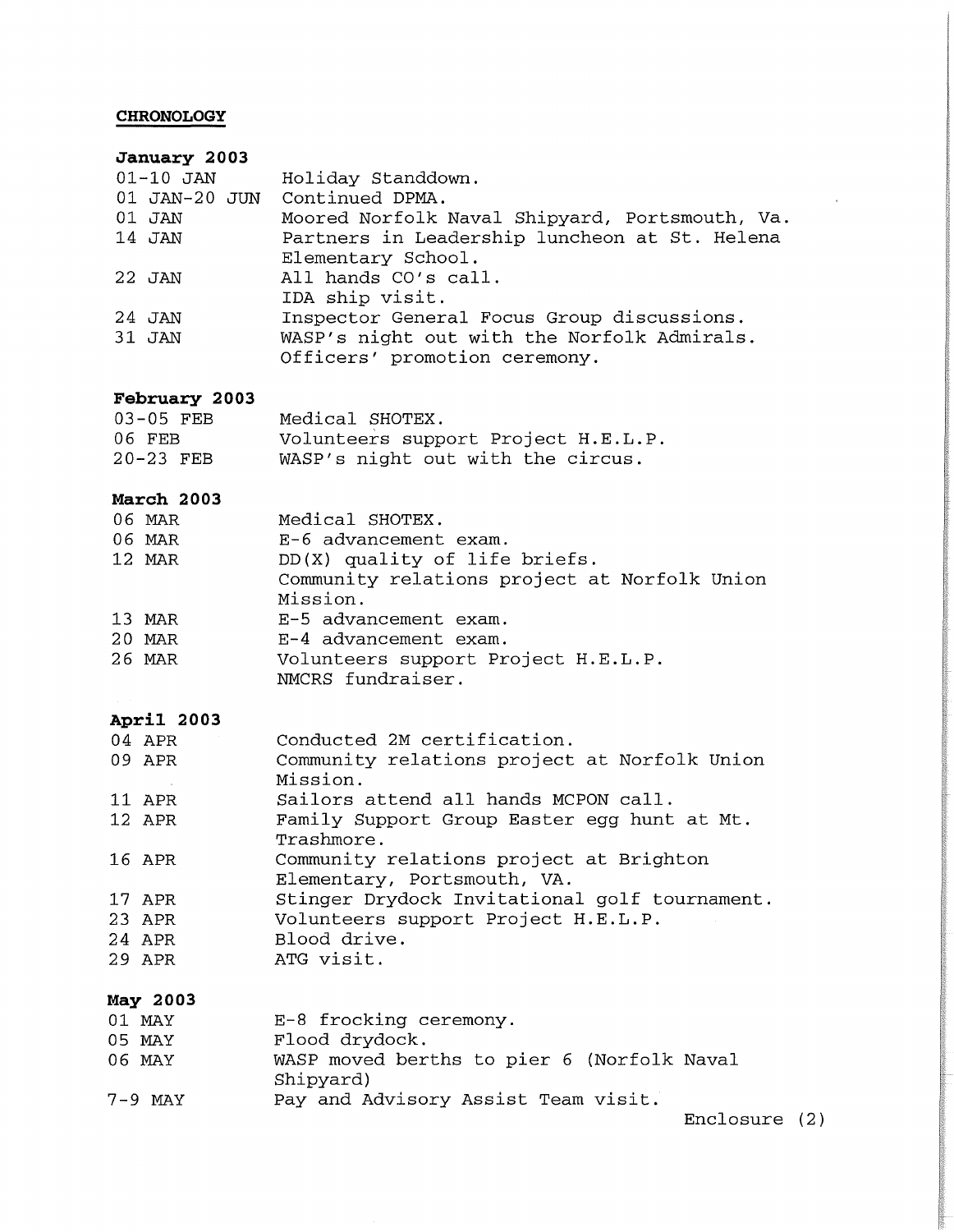| $12-17$ MAY | Aviation Assist visit.                     |
|-------------|--------------------------------------------|
| 14 MAY      | Community relations event at the Foodbank. |
| 15 MAY      | $E-6/E-6$ frocking ceremony.               |
| 21 MAY      | Volunteers support Project H.E.L.P.        |
| 28 MAY      | Light Off Assessment.                      |

## **June 2003**

| 02-06 JUN     | Spring PRT.                                |
|---------------|--------------------------------------------|
| 03 JUN        | Conducted Weapons Platform weight testing. |
| 06 JUN        | Student/tutor softball game at St. Helena  |
|               | Elementary.                                |
| 10 JUN        | Conducted safety standdown.                |
| 13 JUN        | E-4 frocking ceremony.                     |
| 17 JUN        | Depart NNSY for sea trials.                |
|               | Aviation Readiness Qualification.          |
| 19 JUN        | Returned to NNSY.                          |
| $23 - 25$ JUN | Material Assessment Training Team visit.   |
| 25 JUN        | Volunteers support Project H.E.L.P.        |
| 26 JUN        | Command Picnic.                            |

# **July 2003**

| $01 - 18$ JUL | Conducted FMAV.                                  |
|---------------|--------------------------------------------------|
| $03$ JUL      | Conducted AVCERT Radar cerification.             |
| 15 JUL        | Departed NNSY for sea trials and return to Naval |
|               | Station Norfolk.                                 |
| 16 JUL        | Returned to NAVSTA Norfolk VA.                   |
| $21-25$ JUL   | Conducted Welldeck Certification.                |
| 23 JUL        | Departed NAVSTA Norfolk for underway training.   |
| 29-31 JUL     | Conducted Initial Assessment.                    |
| 31 JUL        | Returned to NAVSTA Norfolk.                      |

 $\hat{\mathcal{A}}$ 

 $\sim$ 

# **August 2003**

| 01 AUG<br>01-03 AUG | Fleet Surgical Team 8 embarked.<br>Selected Reservist orientation visit. |
|---------------------|--------------------------------------------------------------------------|
| 07 AUG              | Naval Intelligence Basic Officers Course tour.                           |
| 07 AUG              | Conducted COMLANTFLT Postal Assessment.                                  |
| 08 AUG              | Conducted TACAN certification.                                           |
| 11 AUG              | Departed NAVSTA Norfolk.                                                 |
| 12-14 AUG           | Conducted Medical SHOTEX.                                                |
| $15-17$ AUG         | Cape Canaveral, FL, port visit.                                          |
| 18-21 AUG           | Conducted CART II inspection.                                            |
| 19 AUG              | Departed Cape Canaveral, FL.                                             |
| 20 AUG              | Burial at sea.                                                           |
| 22 AUG              | Returned to NAVSTA Norfolk, VA.                                          |
| 25 AUG              | German Armed Forces Command and Staff visit.                             |
| 25-29 AUG           | Conducted Supply Management Assessment.                                  |
| 28 AUG              | WASP Change of Command ceremony.                                         |

# **September 2003**

| 03 SEP | Conducted Aviation Facility Certification. |
|--------|--------------------------------------------|
| 04 SEP | E-6 advancement exam.                      |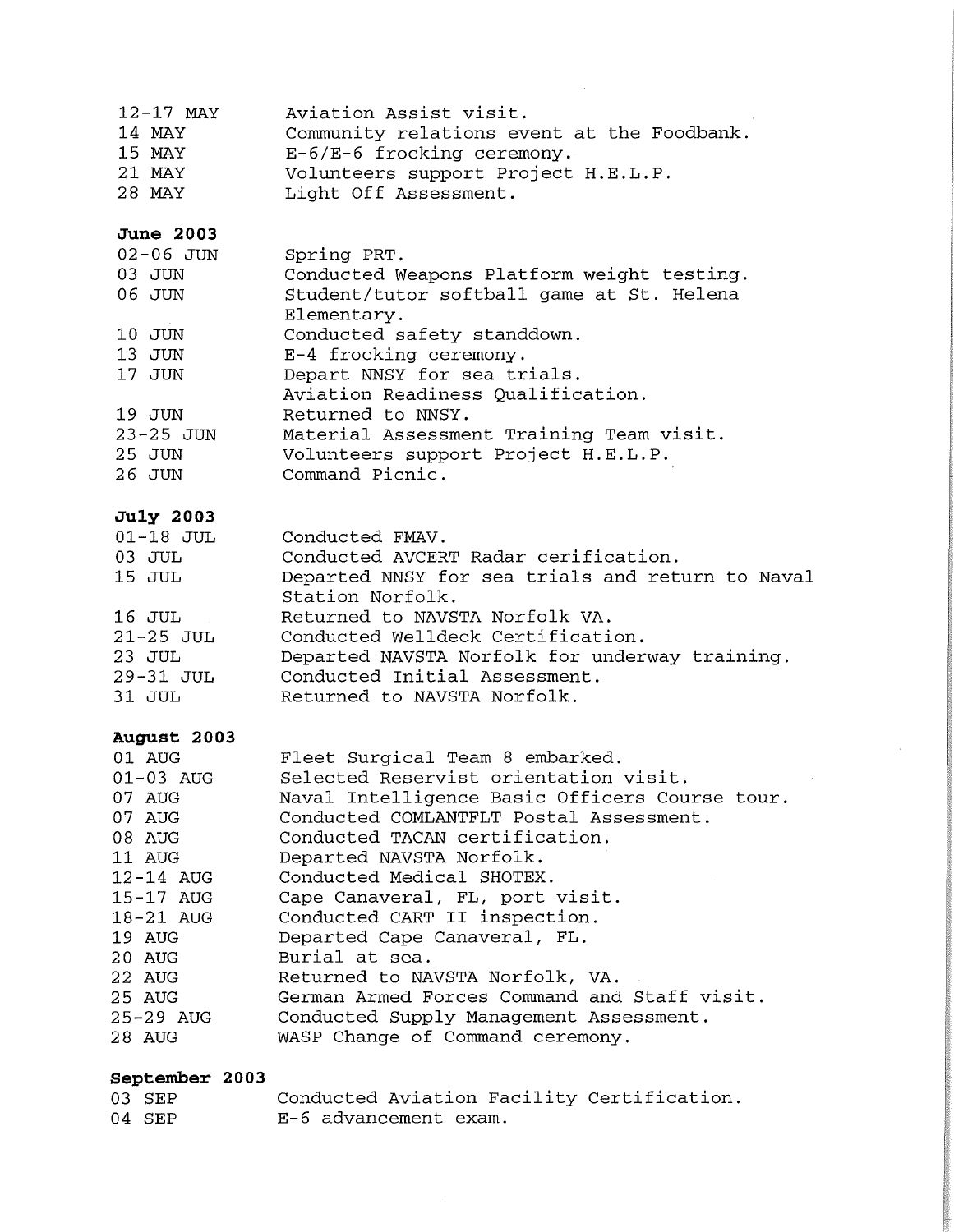| 06 SEP | Departed NAVSTA Norfolk, VA, for Tactical     |
|--------|-----------------------------------------------|
|        | Commander's Amphibious Training.              |
| 13 SEP | Returned to NAVSTA Norfolk, VA.               |
| 11 SEP | E-5 advancement exam.                         |
| 18 SEP | E-4 advancement exam.                         |
| 16 SEP | Departed NAVSTA Norfolk, VA, due to Hurricane |
|        | Isabel.                                       |

- 17 SEP Conducted Chief Petty Officer Pinning Ceremony.
- 20 SEP Returned to NAVSTA Norfolk, VA.
- 4 SEP Kentucky ESGR tour.

# **October 2003**

| occopci avvs                                         |                                                                                                                                                                           |
|------------------------------------------------------|---------------------------------------------------------------------------------------------------------------------------------------------------------------------------|
| 06-08 OCT                                            | Conducted Anti-terrorism Force Protection<br>exercise.                                                                                                                    |
| 09-17 OCT<br>10 OCT<br>17 OCT<br>22 OCT<br>27-31 OCT | Departed NAVSTA Norfolk, VA, for PMINT<br>Conducted Medical SHOTEX.<br>Returned to NAVSTA Norfolk, VA.<br>Conducted Predeployment Brief.<br>Supply Management Inspection. |
|                                                      |                                                                                                                                                                           |

# **November 2003**

| 03 NOV        | Conducted Medical Readiness Assessment.            |  |  |  |  |  |
|---------------|----------------------------------------------------|--|--|--|--|--|
| 06 NOV        | Sailors attended WASP Holiday Party.               |  |  |  |  |  |
| $10-12$ NOV   | Departed NAVSTA Norfolk, VA, for operations in     |  |  |  |  |  |
|               | <b>VACAPES</b>                                     |  |  |  |  |  |
| $11-12$ NOV   | Conducted ENG TSTA.                                |  |  |  |  |  |
| $11-13$ NOV   | Conducted FEP.                                     |  |  |  |  |  |
| 13 NOV        | Returned to NAVSTA Norfolk, VA.                    |  |  |  |  |  |
| $17-21$ NOV   | Conducted 3M Assessment.                           |  |  |  |  |  |
| 18 NOV        | Departed NAVSTA Norfolk, VA, for NWS Earle, NJ for |  |  |  |  |  |
|               | ammunition onload.                                 |  |  |  |  |  |
| $19-22$ NOV   | Conducted ammunition onload at NWS Earle, NJ.      |  |  |  |  |  |
| 23 NOV        | Departed NWS Earle, NJ.                            |  |  |  |  |  |
| $24 - 25$ NOV | Conducted MISSILEX.                                |  |  |  |  |  |
| 25 NOV        | Returned to NAVSTA Norfolk, VA.                    |  |  |  |  |  |

# **December 2003**

| 01 DEC    |                                 |  |  | Departed NAVSTA Norfolk, VA, for ESGEX/SACEX. |
|-----------|---------------------------------|--|--|-----------------------------------------------|
| 23 DEC    | Returned to NAVSTA Norfolk, VA. |  |  |                                               |
| 23-31 DEC | Commenced Holiday standdown.    |  |  |                                               |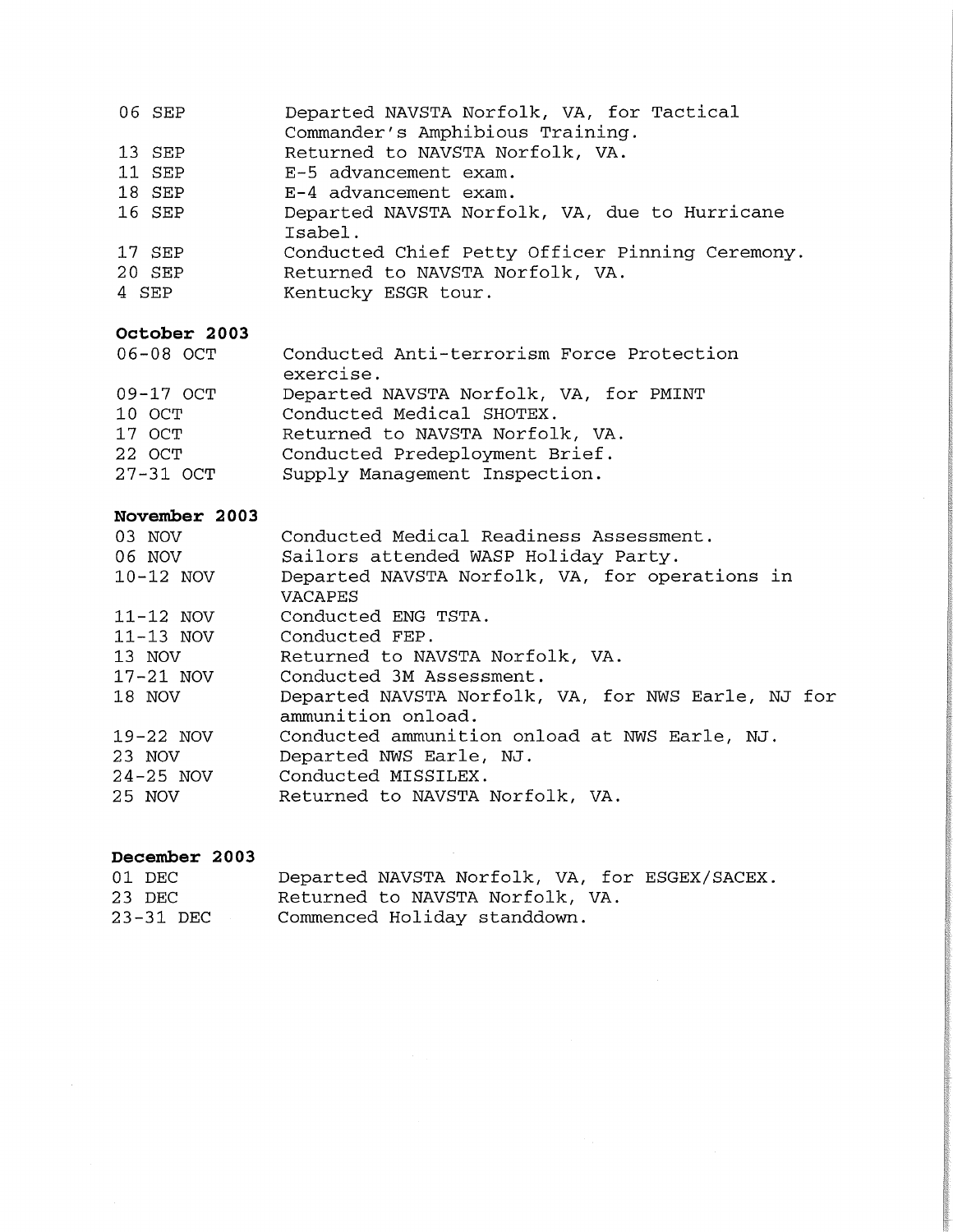#### **NARRATIVE**

#### **January 2003**

USS WASP began 2003 moored at Norfolk Naval Shipyard, Portsmouth, Va., continuing a seven-month Post Deployment Maintenance Availability (PMA). Since November 2002, WASP has undergone a \$100-million renovation package to include improving the ship's mission readiness and quality of life. WASP Sailors recommitted its adopt-a-school partnership with St. Helena Elementary School, located in Norfolk, Va. Tutors attended a luncheon and were welcomed by the school's principal, teaching staff and students. The ship's MWR committee continued to provide recreation and liberty engagements during the shipyard period. Beginning in January Wasp's Supply Department funded and completed over \$280,000 in habitability contracts during the Docking Phased Maintenance Availability, modernizing and improving numerous shipboard spaces to include crew, 1st class, and CPO messes, LMRC, wardroom lounges, CO and XO cabins, and numerous other habitability spaces. The renovations improved the quality of life for all WASP crew members. Aviation Intermediate Maintenance Department completed Lot 2 and 3 AV8 specific test program set (CASS HP test equipment) during the month.

### **February 2003**

USS WASP chaplain services began actively supporting the Hampton Roads volunteer programs by arranging many opportunities for WASP Sailors. Catholic Charities of Hampton Roads Project H.E.L.P. became a monthly engagement, with Sailors volunteering to spend one afternoon a month doing lawn maintenance and small home repairs for elderly Hampton Roads residents. For the next several months, the ship's repair locker personnel received extensive fire fighting training at Fleet Training Center Atlantic on Norfolk Naval Station.

#### **March 2003**

USS WASP continued its support of Project H.E.L.P. through chaplain services and volunteer assistance. WASP medical department held a SHOTEX 6 MAR and DD(X) quality of life briefs<br>12 MAR. WASP volunteers also participated in a community WASP volunteers also participated in a community relations project at Norfolk Union Mission 12 MAR. E-6, E-5 and E-4 advancement exams were held on 6, 13 and 20 MAR. CI division ran 12,000 feet of cable, made 500 electrical connections, and installed 24 phone stations throughout the ship as part of the AI phone installation. This ship's force upgrade significantly increased communications capabilities between key command and control stations while saving over \$7500 in installation costs. CI also coordinated the installation of AN/WSN-7 ring laser inertial navigation sets, and completed the upgrade of the Definity Telephone system, including the installation and testing of 600 digital phone sets.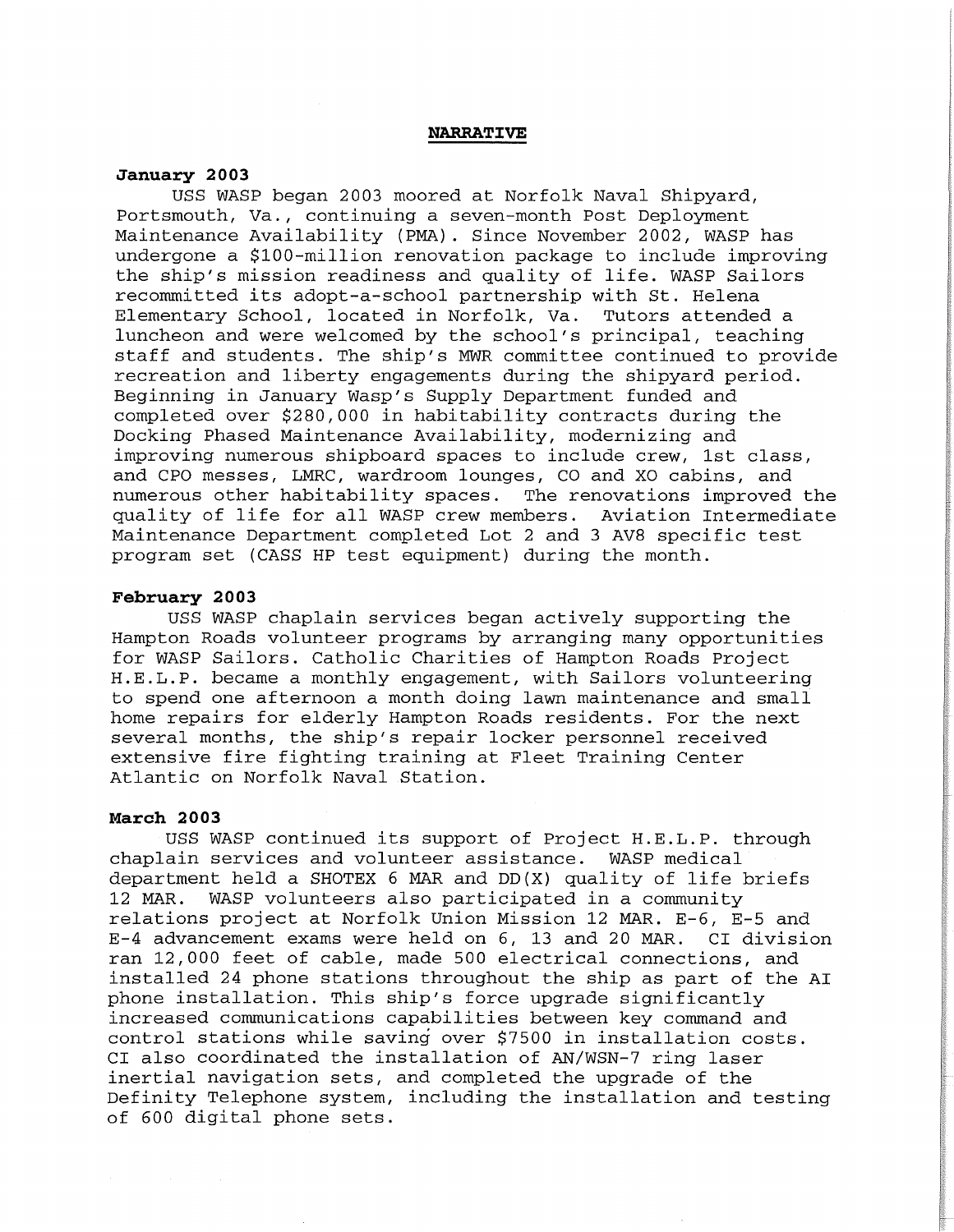#### **April 2003**

WASP conducted a 3M certification 4 APR and volunteers again participated in a community relations project at the Norfolk Union Mission 9 APR. Sailors attended an all hands MCPON call 11 APR. The Family Support Group Easter egg hunt at Mt. Trashmore in Virginia Beach, Va., was held 12 APR. On 16 APR, WASP volunteered in another community relations project at Brighton Elementary, Portsmouth, Va. During its maintenance availability, WASP held the Stinger Drydock Invitational golf tournament 17 APR. USS WASP continued its support of Project H.E.L.P through chaplain services and volunteer assistance. WASP held a blood drive 24 APR, and the Afloat Training Group came aboard 29 APR. The medical department was awarded on behalf of WASP its  $6^{\text{th}}$ consecutive Green "H" for excellence in health promotions for 2002. AIMD received a new ALQ-144 test fixture, which enables AIMD to perform repairs on H-46, AH-1 Whiskey, and ALQ-144, previously a BCM item. C5I completed an NTCSS II upgrade.

#### **May 2003**

WASP started MAY off in drydock with an E-8 frocking ceremony. On 5 MAY, WASP was ready to be put back in the water. The drydock was flooded. The following day, WASP moved berths to pier 6 Norfolk Naval Shipyard. From 7 to 9 MAY, the Pay and Advisory Assist Team visited WASP, followed by the Aviation Assist visit 12-17 MAY. Volunteers participated in a community relations event at the Norfolk Food Bank 14 MAY. E-5/E-6 frocking ceremonies were held 15 MAY. On 21 MAY, volunteers again supported Project H.E.L.P. C5I completed a GOTS Delta upgrade and began a NALCOMIS MARTIER installation. Concluding the month, WASP held a Light Off Assessment 28 MAY. Medical participated in the Light Off Assessment by ensuring the command completion percentage for audiograms was well above the recommended passing score.

### **June 2003**

WASP Sailors participated in the spring physical readiness test 2-6 JUN, and conducted Weapons Platform weight testing the next day. Volunteers participated in a student/tutor softball game at St. Helena Elementary 6 MAR. After spending time in drydock, WASP and its Sailors conducted a safety standdown on 10<br>JUN. The E-4 frocking ceremony was held 13 JUN for all new petty The E-4 frocking ceremony was held 13 JUN for all new petty officers. 17 JUN marked WASP's first at-sea period as it departed NNSY for sea trials and earned its Aviation Readiness<br>Oualification. Two days later, it returned to NNSY where it Two days later, it returned to NNSY where it received a visit from the Material Assessment Training Team 23-25 JUN. Volunteers participated again in June to support Project H.E.L.P. On 26 JUN, Sailors, friends and families enjoyed the afternoon at the WASP Command Picnic. The Supply Department completed a comprehensive Integrated Logistics Overhaul, inventorying and reconciling the Basic Material Files on over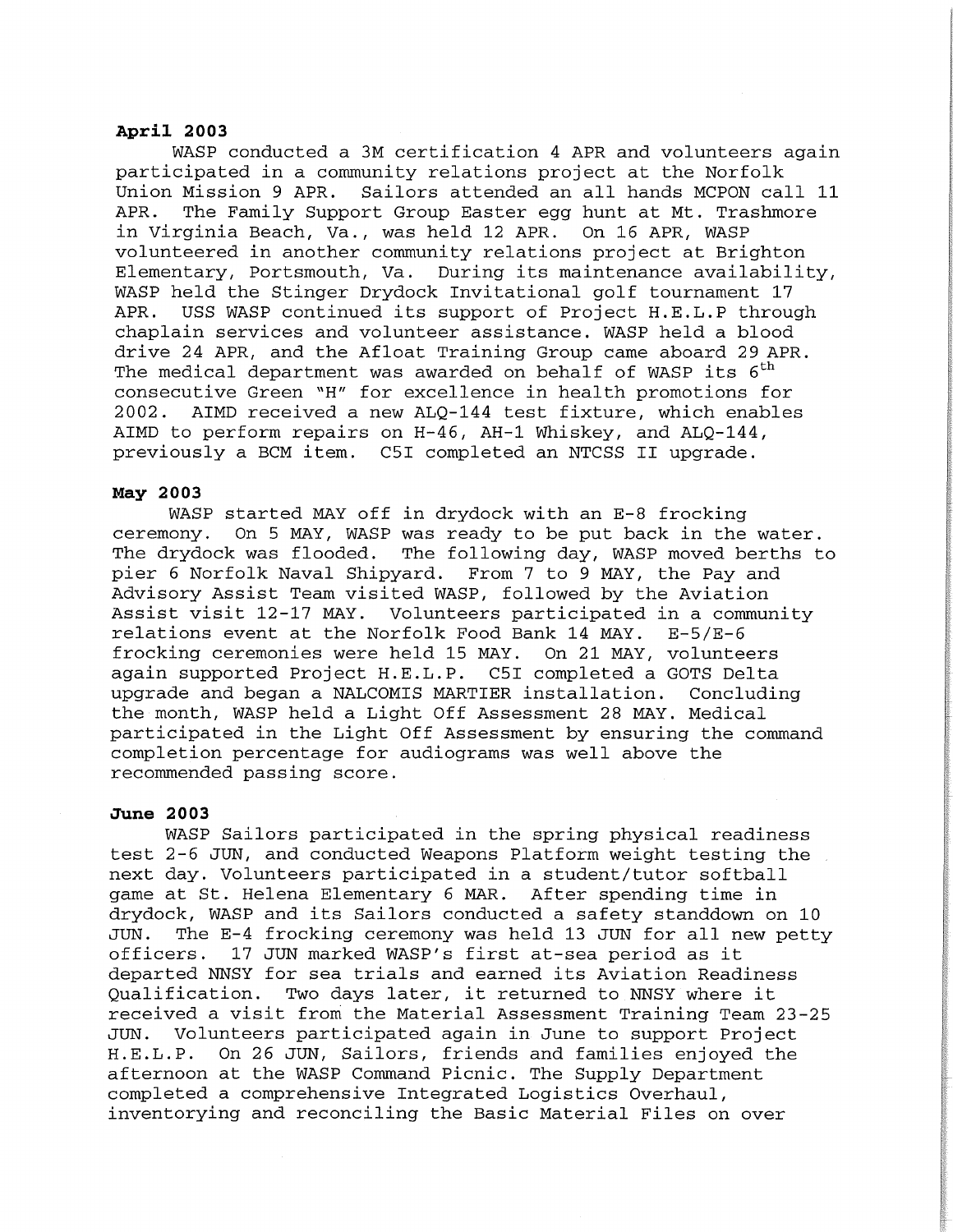35,000 line items to achieve a 100 percent inventory accuracy rate. AIMD completed an HP CASS Installation and installed six new EE battery chargers. The installation was a much-needed change. Though not a system upgrade, the old chargers had exceeded there operating life and constantly required repair. C5I completed the NALCOMIS MARTIER installation and began work on 75 new LAN drops for the Marines on ES4U. CE Division saved more than \$2.4 million with its mast preservation project. Medical added an updated Digital X-Ray unit to its inventory. IM4 Division offloaded 150 items of Support Equipment from the ship for complete rework at NNSY. Rework was completed by June 03 and loaded back on the ship in like new condition in preparation for ESG-2 deployment. USS WASP EKMS Manager received accolades from COMPHIBGRU on CMS Inspection, graded best CMS Vault within COMPHIBGRU TWO.

#### **July 2003**

The first half of July, WASP conducted FMAV. During that time, WASP also went through AVCERT Radar certification. WASP changed berths 15 JUL, as it departed Norfolk Naval Shipyard for sea trials, then returned to Naval Station Norfolk 16 JUL. From 21 to 25 JUL, WASP conducted Welldeck Certifications, and got underway on 23 JUL for underway training. While at sea, WASP conducted an Initial Assessment before returning to NAVSTA Norfolk 31 JUL. C5I successfully ran two separate LAN systems, aboard the barge APL-66 and on WASP during the DPMA from NOV 02 to JUL 2003. C5I also completed the 75 LAN drop installation project for the Marines on ES4U, as well as a CENTRIXS and NIDTS installation. DPMA projects completed include a 35C install, AN/SPS-49(V)5 groom, AN/SPS-67 groom, AN/SPS-67 antenna replacement, AN/UPX-37 install, MX-400 repair, NITES install and SMQ-11 groom. Other installs included Common Data Link Management System (CDLMS) , Joint Tactical Teminal (JTT), Bridge to Bridge Radio (URC-139), HF ALE (Modification to URC-109), Digital IFF (AN/UPX-37), Ring Laser Gyro Navigator (AN/WSN-7), and the Havequick (AN/WSC-3(V)11). Other major evolutions included the replacements of RADOMES for WSC-8, WSC-6 AFT Antenna, SPN-43 Antenna, and the SPS-67 Antenna.

#### **August 2003**

WASP started August off with a Selected Reservist orientation visit and a Naval Intelligence Basic Officers Course tour. The COMLANTFLT Postal Assessment was conducted 7 AUG, with Supply scoring an Outstanding (98 percent) on the Postal Audit. Postal Inspectors specifically noted WASP as having "one of the finest postal operations on the waterfront." Following the assessment, WASP conducted its TACAN certification. On 11 AUG, WASP departed NAVSTA Norfolk. While at sea, Medical held SHOTEX for all Sailors. From AUG. 15-17 WASP stopped in Cape Canaveral, Fla., 15-17 AUG for a port visit before conducting a CART II inspection. Departing Cape Canaveral 19 AUG, WASP headed back to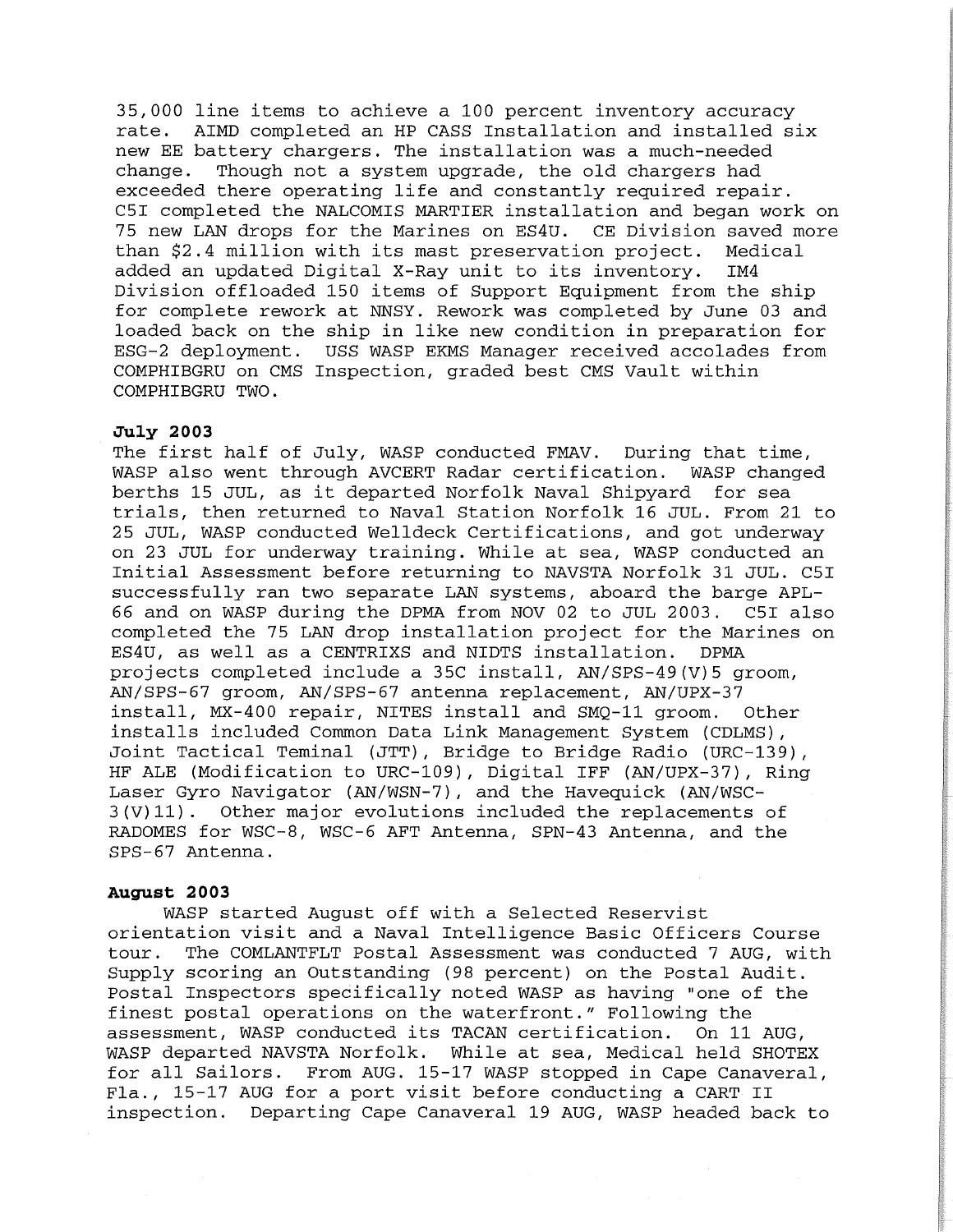NAVSTA Norfolk, Va. During its return trip, WASP held a burial at sea ceremony. During CART II, C5I earned a 94 percent on its inspections. On 25 AUG, the German Armed Forces Command and Staff visit WASP for a familiarization tour. Afloat Training Group (ATG) conducted a Supply Management Assessment (SMA) 25-29 AUG. Food Service and Retail Operations (S2/5 and S3 divisions) received high enough scores on the SMA (93.2% and 96.0% respectively) to validate their portions of the follow-on Supply Management Inspection (SMI) conducted OCT 2003. WASP held a Change of Command ceremony 28 AUG, with CAPT James E. Wise II relieving CAPT Edward P. McNamee III.

#### **September 2003**

On 3 SEP, WASP conducted its Aviation Facility<br>Certification. The following day, WASP Second Class The following day, WASP Second Class Petty Officers took the E-6 advancement exam. On 6 SEP, WASP departed Naval Station Norfolk for a seven-day Tactical Commander's Amphibious Training. Third Class Petty Officers and Seamen had the opportunity to take the advancement exam on 11 and 18 SEP, respectively. In mid-September, WASP and 40 other ships evacuated Norfolk Naval Station to avoid Hurricane Isabel. During the evacuation, WASP held a Chief Petty Officer Pinning ceremony. WASP returned after the hurricane on 20 SEP and hosted a Kentucky ESGR tour on 24 SEP. Throughout the month, an extensive \$135,000 stateroom modification contract, converting 20 WASP and PHIBRON staterooms from 2-man to 3-man rooms, was completed to support the additional officer billeting requirements generated by the Exeditionary Strike Group (ESG) concept. AIMD installed two pretest fixtures for APX 100, allowing AIMD to perform BIT tests and current readings on APX 100 RT, previously requiring BCM.

#### **October 2003**

WASP began October by conducted Anti-terrorism/Force Protection exercises at Naval Station Norfolk. Preparing for deployment, WASP participated in PMINT exercise 9-17 OCT. During the exercise, WASP medical department conducted SHOTEX. WASP held a predeployment brief 22 OCT, and COMNAVSURFLANT ATG conducted a successful Supply Management Inspection 27-31 OCT where Supply scored an overall grade of 91 percent. The Readiness Divisions (Sl, 86, S8) successfully passed the SMI receiving an overall General Stores score of 91.1 percent. C5I earned a 97.5 percent on the SMI. C5I participated in CRC and C5RA each with a 95 percent grade. CR Division met several milestones. It completed Exercise White Pinnacle within 3 minutes (required COMLANTFLT goal is 20 minutes) . The previous USS WASP record was 8 minutes set in 2000. WASP was the first ship to conducted a successful MDU DATA transfer via EHF Point-to-Point, NECC, and STE utilizing newly acquired PCMDS system. WASP was the first amphibious ship (large deck) to activate SIPR/NIPRNET email connectivity via EHF MDR ADNS. And Wasp was the first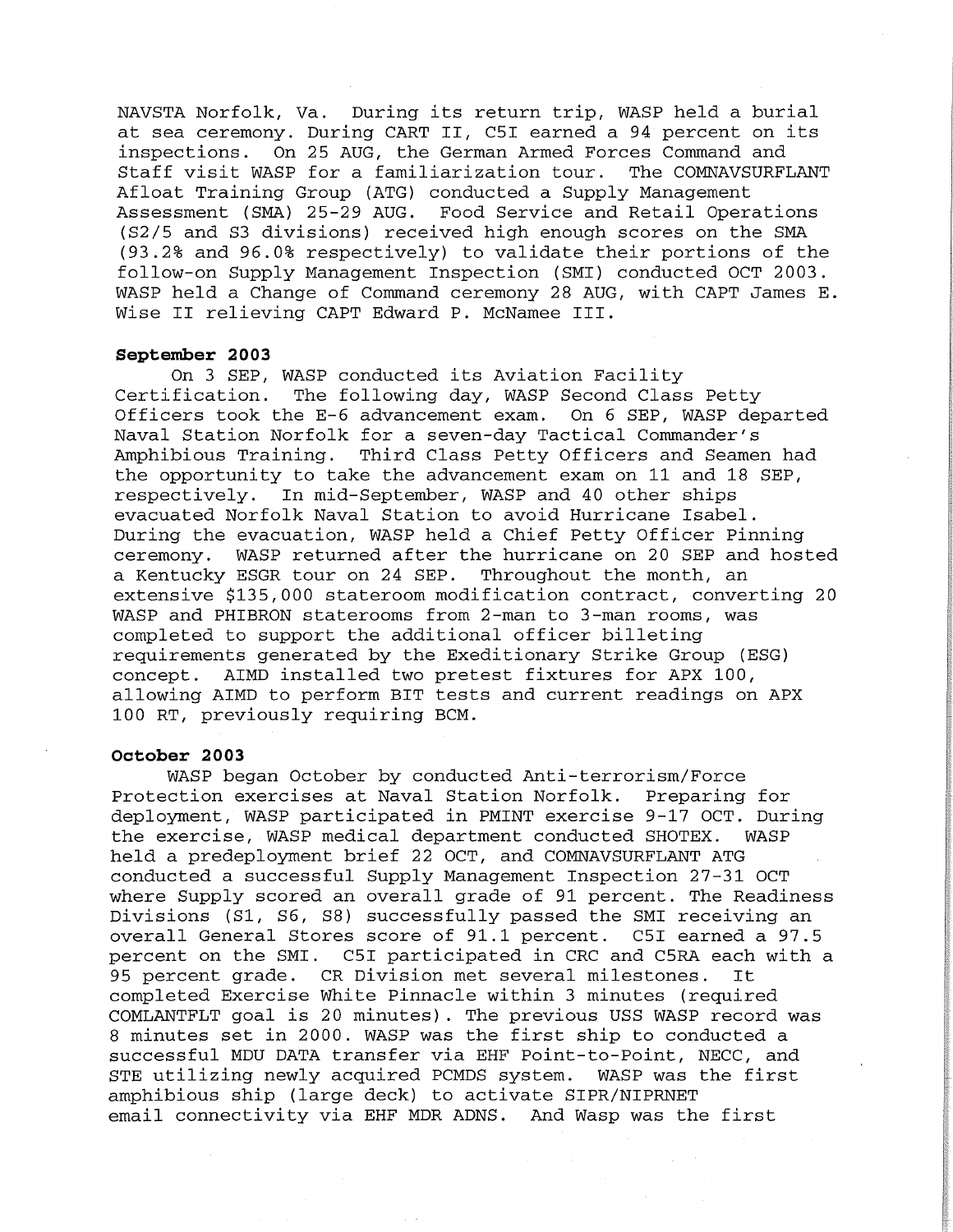COMPHIBGRU TWO ship to complete EKMS PHASE IV in accordance with DCMS Washington, D.C., to enhance Navy's Electronic Key Management system.

### **November 2003**

WASP'S Medical Department underwent a Medical Readiness Assessment earning a C-1 Status. WASP Sailors enjoyed dinner and dancing at an annual Winter Holiday party held at the Waterside Marriott 8 NOV. WASP departed Norfolk Naval Station for the VACAPES operating area where the Engineering Department participated in an Engineering TSTA and FEP. A 3M assessment was conducted 17 NOV. Returning to Naval Station Norfolk, Sailors participated in the Physical Readiness Test before and during the Ammunition Onload at Earle Naval Weapons Station in New Jersey. The ammo onload was conducted 19-23 NOV, followed by a Missile Exercise 24 NOV before returning to Norfolk Naval Station 25 NOV. Medical added Bio-weapons detection equipment to its inventory.

### **December 2003**

USS WASP participated in ESGEX 1-23 DEC, a fully comprehensive exercise involving all ESG assets. During the exercise, Marines raided the beaches of Eglin Air Force Base while ships bombarded the coast with sea-to-shore munitions. During ESGEX, WASP was evaluated on its ability to respond to mass casualty situations. WASP medical passed all facets of the inspections and was certified to the competency level as a Level II Trauma center. USS WASP held a media availability 11 DEC with local and national media flying to the ship in the morning and departing via LCAC the same evening. This media availability helped inform the public about the mission of USS WASP and the ESG concept. Distinguished visitors toured WASP 14, 15 and 16 DEC. Supply department provided unparalleled logistical support during ESGEX to the six combatant ships, one fast attack submarine, and 3,000 Marines of the 22nd MEU that comprised the WASP ESG. Supply processed, expedited, and delivered more than 50 high-priority repair parts to the ships of the ESG. Returning to NAVSTA Norfolk 23 DEC, Sailors began their Christmas leave period. During December, AIMD earned its certification of two 2M stations in work center 690, enabling it to perform multiple repairs in support of the ACE and SARDET squadron. AIMD also replaced the Flight Deck Scrubber with 2 new upgraded 1550 TENNANT Flight Deck Scrubbers. Medical added a VITROS chemical analyzer to its inventory of equipment. Over the course of the last few months, AIMD implemented several improvements, including the implementation of more than 3,000 digital publications, eliminating the need for most paper publications, which saved the department from dedicating countless man hours towards the upkeep of publication binders. AIMD established a Quality Assurance audit tracking system ensuring all audits are accounted for in a timely manner. Overhauled SE PMS program and developed a Local Command Procedure to ensure the program functions more